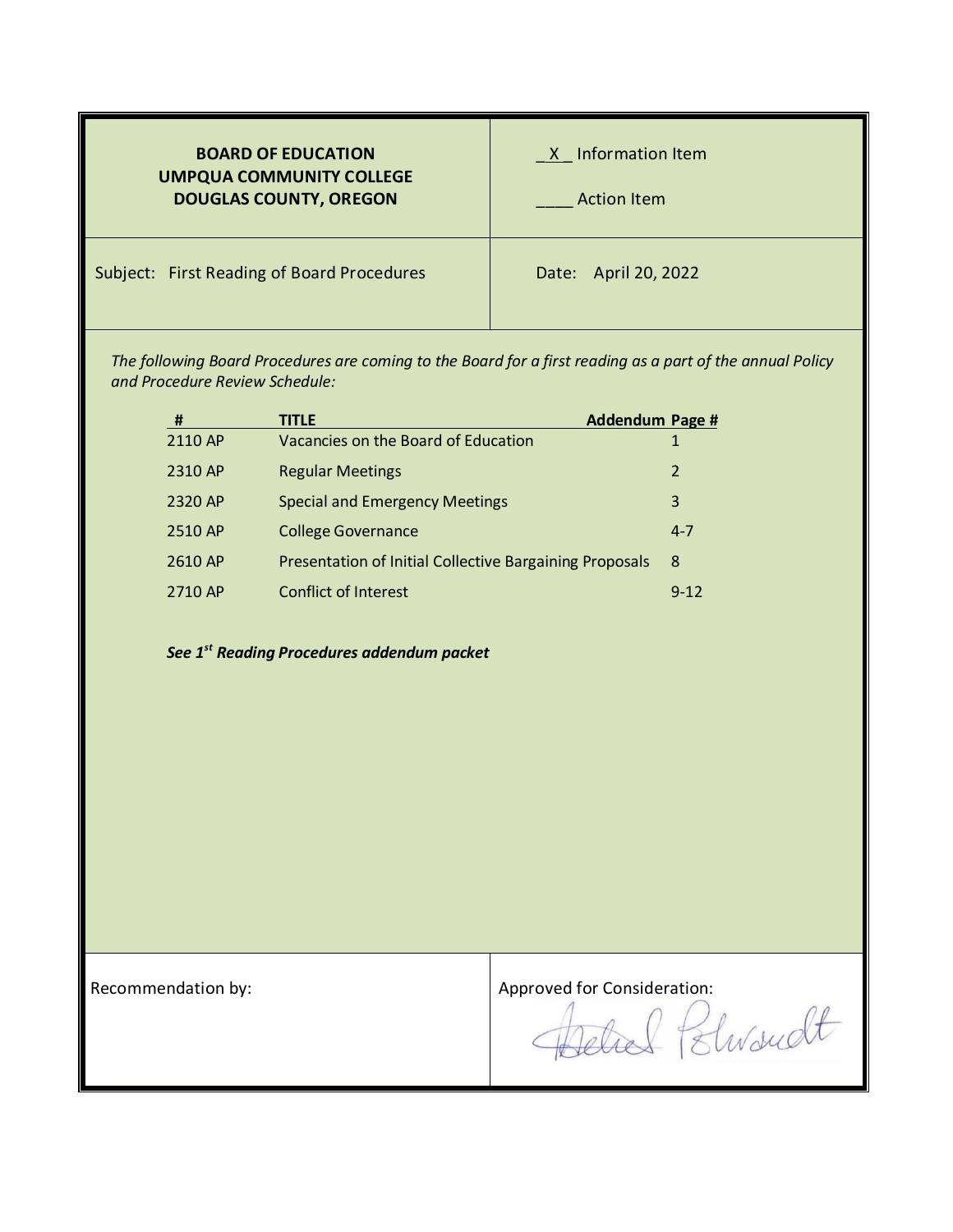

# **BOARD PROCEDURE**

# **TITLE: Vacancies on the Board of Education**

#### **BOARD PROCEDURE # 2110** *(was 100.05)*

# **RELATED TO POLICY # 2110 VACANCIES ON THE BOARD OF EDUCATION**

When the Board of Education determines to fill the vacancy by appointment, the President shall assure that there is ample publicity to and information for prospective candidates.

The posted notice of vacancy shall include directions regarding applications or nominations of legally qualified candidates. Persons applying or nominated must meet the qualifications required by law for members of the Board of Education.

Persons applying for appointment to the Board of Education shall receive a letter from the President containing information about the Umpqua Community College and the Board of Education, including a candidate information sheet to be completed and returned by a specific date.

The Board of Education may request personal interviews with candidates. Interviews shall be conducted in a public hearing scheduled for that purpose.

Each Board of Education member shall review all candidate information sheets, with final selection made by a majority vote of the Board of Education members at a public meeting called for that purpose.

**Reference:** ORS 341.335

#### **RESPONSIBILITY:**

The Board Chair is responsible for implementing and updating this procedure.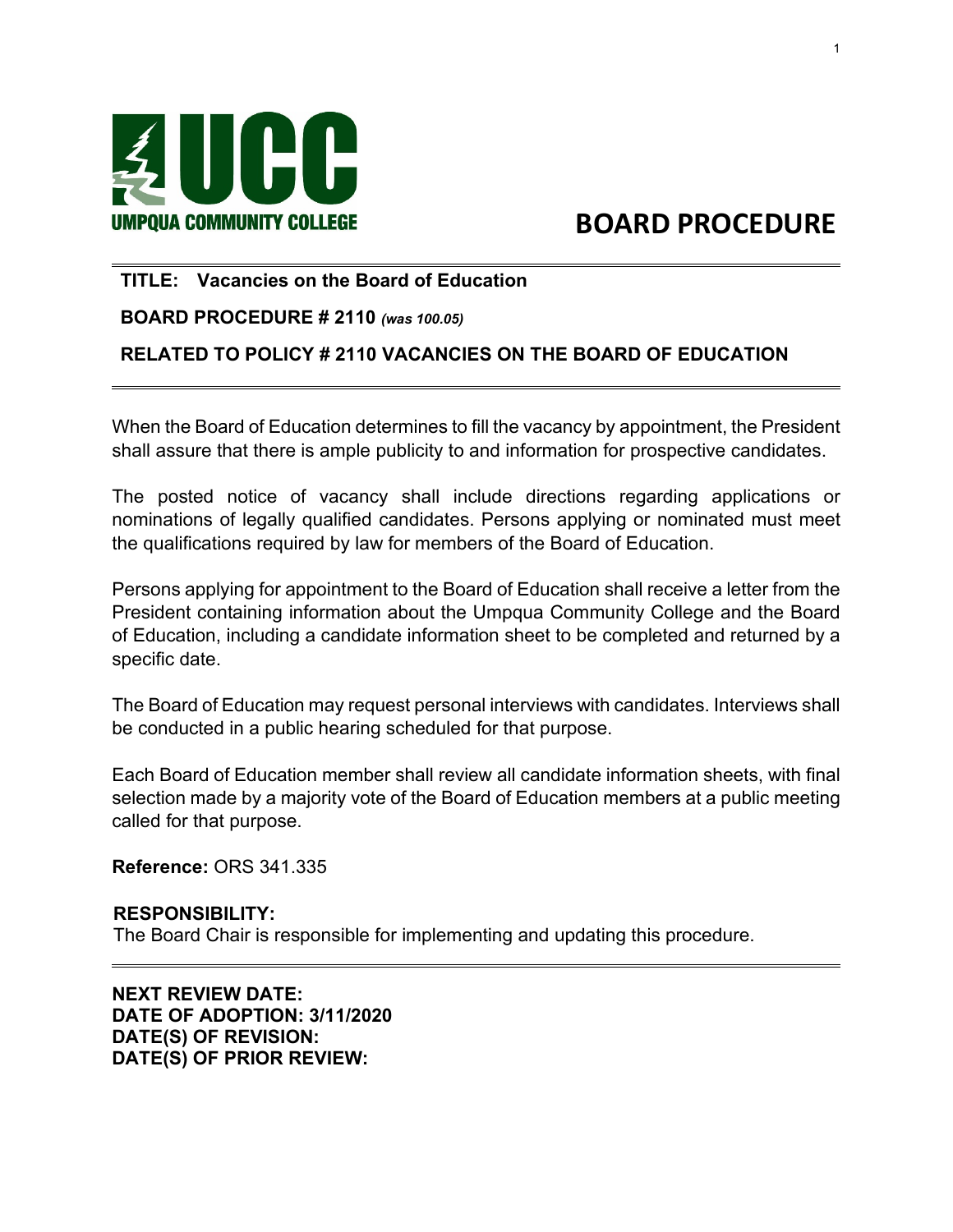

# UMPQUA COMMUNITY COLLEGE BOARD PROCEDURE

#### **TITLE: Regular Meetings**

 $\overline{\phantom{0}}$ 

 $\overline{a}$ 

# **BOARD PROCEDURE # 2310** *(was 103.01)*

## **RELATED TO POLICY # 2310 REGULAR MEETINGS**

The Board of Education shall use the most recent edition of *Robert's Rules of Order* as a guide with the following exceptions and clarifications:

- A. Motions shall be seconded following the general requirements set forth in the rules, contrary to requirement for small boards that "motions need not be seconded".
- B. Although there is no limit to the number of times a member may speak to a debatable motion, all members shall have the opportunity to speak before any member speaks twice.
- C. In accordance with the rules, "When a motion is perfectly clear to all present a vote can be taken without a motion's having been introduced"; however, prior to voting someone shall state in unambiguous terms the motion to be considered.

## **RESPONSIBILITY:**

The Board Chair is responsible for implementing and updating this procedure.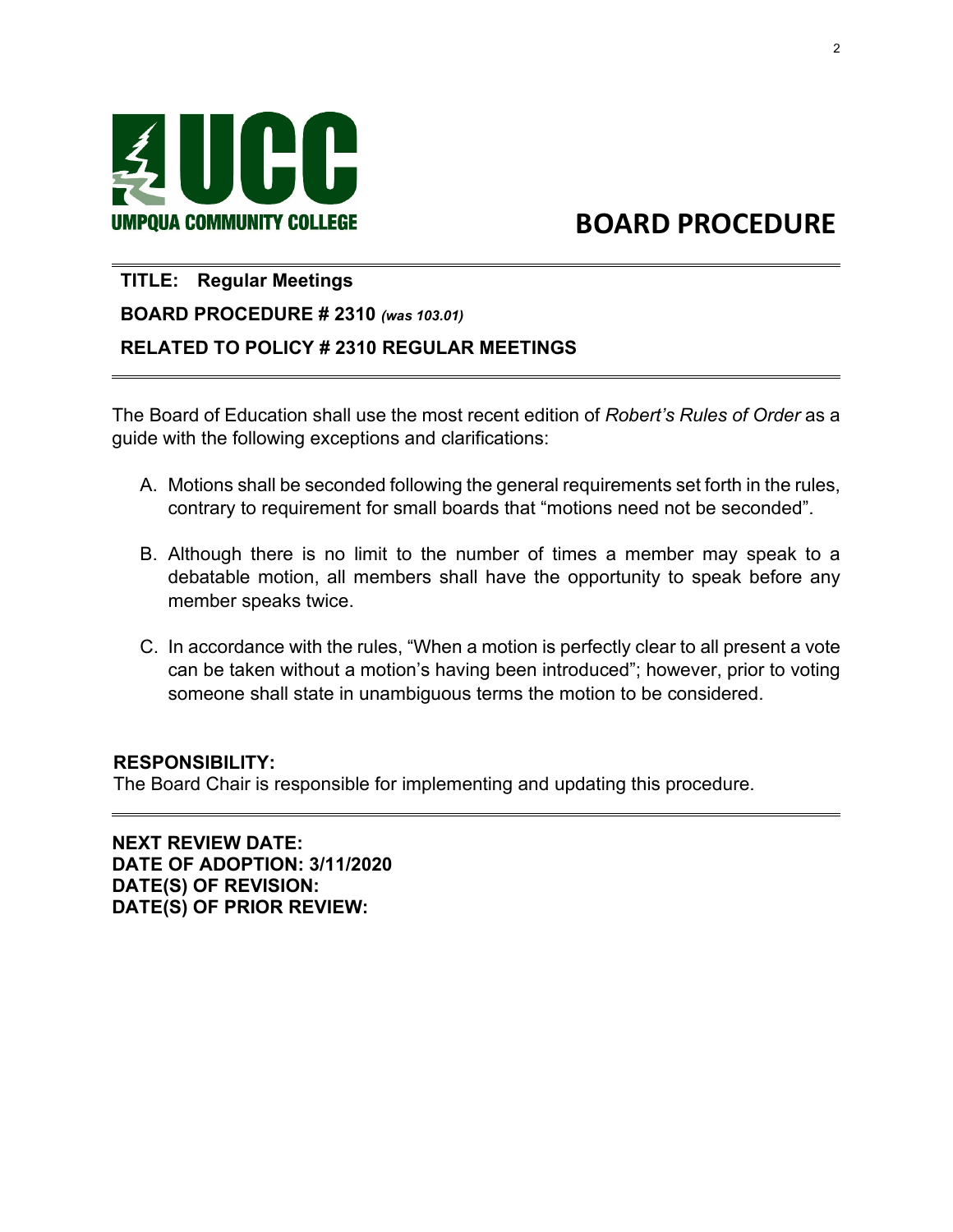

# UMPQUA COMMUNITY COLLEGE BOARD PROCEDURE

**TITLE: Special and Emergency Meetings BOARD PROCEDURE # 2320** *(was 103.03, .04)* **RELATED TO POLICY # 2320 SPECIAL MEETINGS** 

## **Special Meetings**

 $\overline{\phantom{0}}$ 

Whenever a special meeting of the Board of Education is called, the President shall cause the call and notice to be posted at least 24 hours prior to the meeting in a location freely accessible to the public and in a manner that provides notice to the members of the Board of Education, the news media which have requested notice, and the general public.

#### **Emergency Meetings**

Whenever an emergency meeting of the Board of Education is called, the President or Board Chair shall notify each member of the Board of Education. The notice must be given in advance as is appropriate to the circumstances, but the minutes for such a meeting shall describe the emergency justifying less than 24 hours' notice.

**References:**  ORS 192.640, ORS 341.283(2)

#### **RESPONSIBILITY:**

 $\overline{a}$ 

The Board Chair is responsible for implementing and updating this procedure.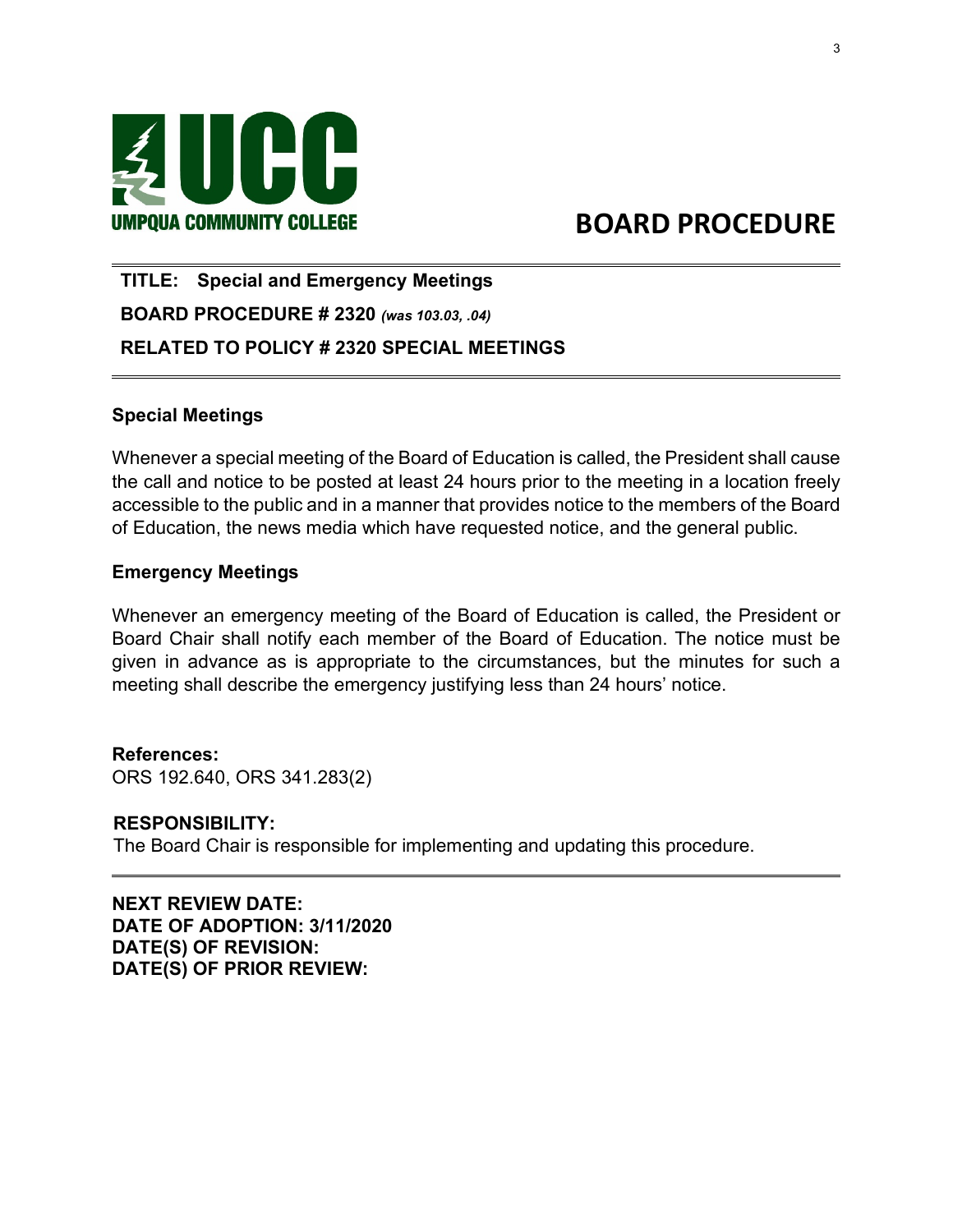

# UMPQUA COMMUNITY COLLEGE ADMINISTRATIVE PROCEDURE

# **TITLE: College Governance ADMINISTRATIVE PROCEDURE # 2510 RELATED TO POLICY # 2510 COLLEGE GOVERNANCE**

#### **A. Definitions**.

 $\overline{a}$ 

 $\overline{\phantom{0}}$ 

Governance and Administration are distinguished in the following manner:

- 1. **Governance**: Governance is concerned with planning and policy development and includes representative voices from all constituent groups on campus. Governance groups develop plans and policies designed to fulfill the college's mission and make recommendations to the Board of Education through the College President. Governance includes the Board of Education, College President, College Council, and councils/committees that report to the Council; the Senior Leadership Team is included in governance through its membership on governance councils and committees.)
- 2. **Administration**: Administration is not the same as those individuals on campus who have administrative titles. Instead, administration is made up of those groups who put plans and policies into action; i.e., they administer/manage/direct/oversee plans and policies. The administrative groups set goals and objectives, implement plans and policies, assess progress, and report progress to the board through the president. (These groups include members of the Senior Leadership Team; and administrative/operational committees and councils report to the Senior Leadership Team, either as a collective team or to individual team members.)
- **B. Shared Governance Principles.** Shared governance is the means by which employees and students participate equitably and collegially in the decision-making process of the College. UCC's shared governance is guided by the following principles:
	- 1. Shared governance is a central value that requires open communication, reciprocal respect, implicit trust, and diligent effort.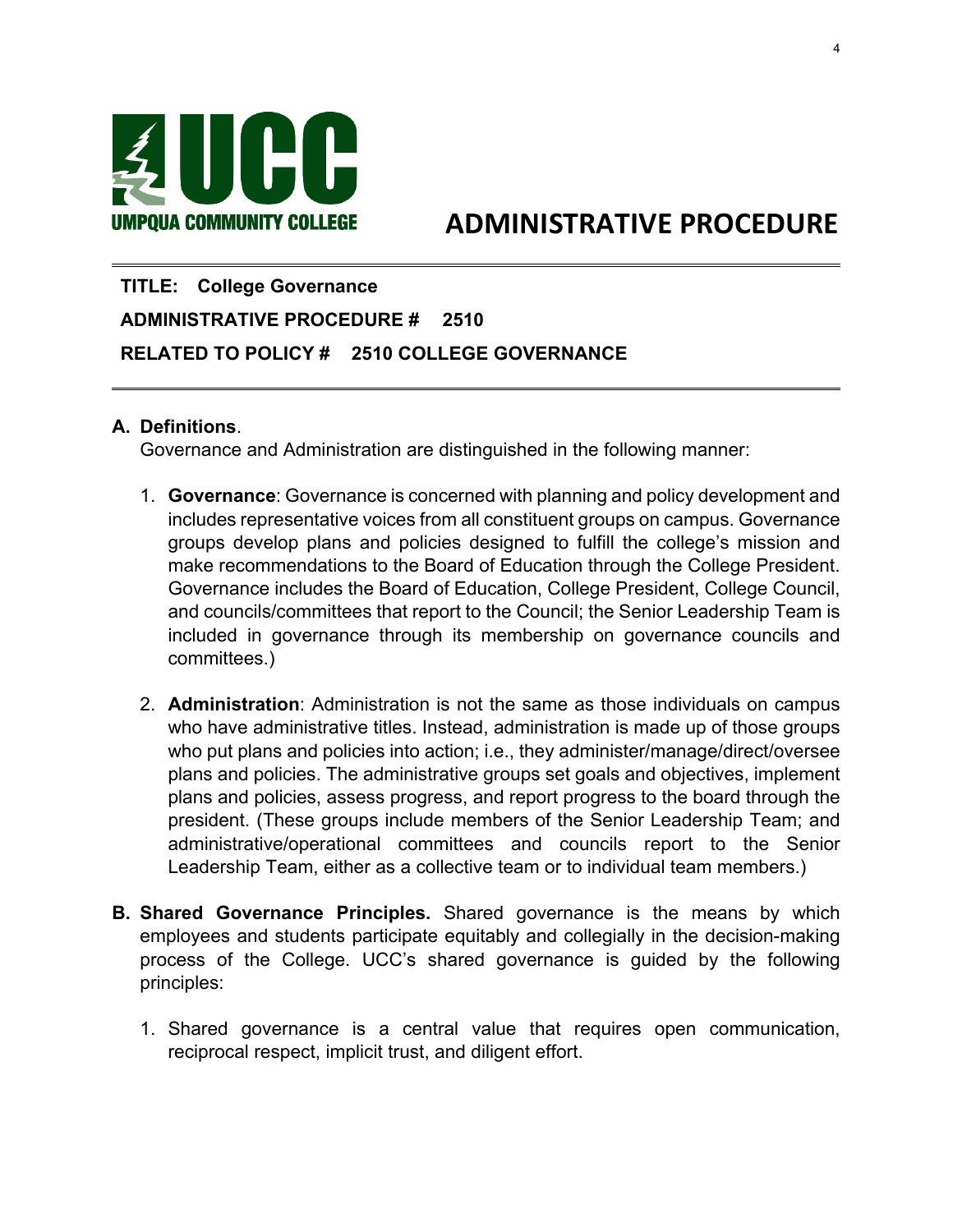- 2. The president, faculty, staff, administrators, students, and Board of Education work together as shared governance partners to support and achieve the College vision, mission, strategic direction, values, and core themes.
- 3. The governance system is efficient and effective, balancing the need for timely, informed decisions with the need to provide adequate time for meaningful participation in the decision-making processes.

# **C. Shared Governance Features**.

# 1. Authority

- i. All campus governance groups are advisory.
- ii. Recommendations advanced by governance groups require the approval of the Senior Leadership Team.
- iii. Recommendations are moved from the Senior Leadership Team to the College Council, which seeks feedback from constituent groups before advising the College President.
- iv. Final authority lies with the College President and/or the Board of Education.
- 2. Structure
	- i. In addition to the Board of Education, College President, and Senior Leadership Team, the governance system includes groups (councils and committees) that have defined responsibilities for major functional areas of the college, including but not limited to institutional effectiveness, academic planning and policies, student services planning and policies, facilities, technology, communications, and diversity/inclusion/equity. All governance groups report to the College Council.
	- ii. Each governance body creates, and modifies as necessary, a charter that defines its membership.
		- 1. Typically, membership requires representation from each of the four constituent groups: faculty, classified staff, administrators, and students. Exceptions to this representation must be justified and approved by the College Council.
		- 2. Charters and any modifications are presented to the College Council for endorsement.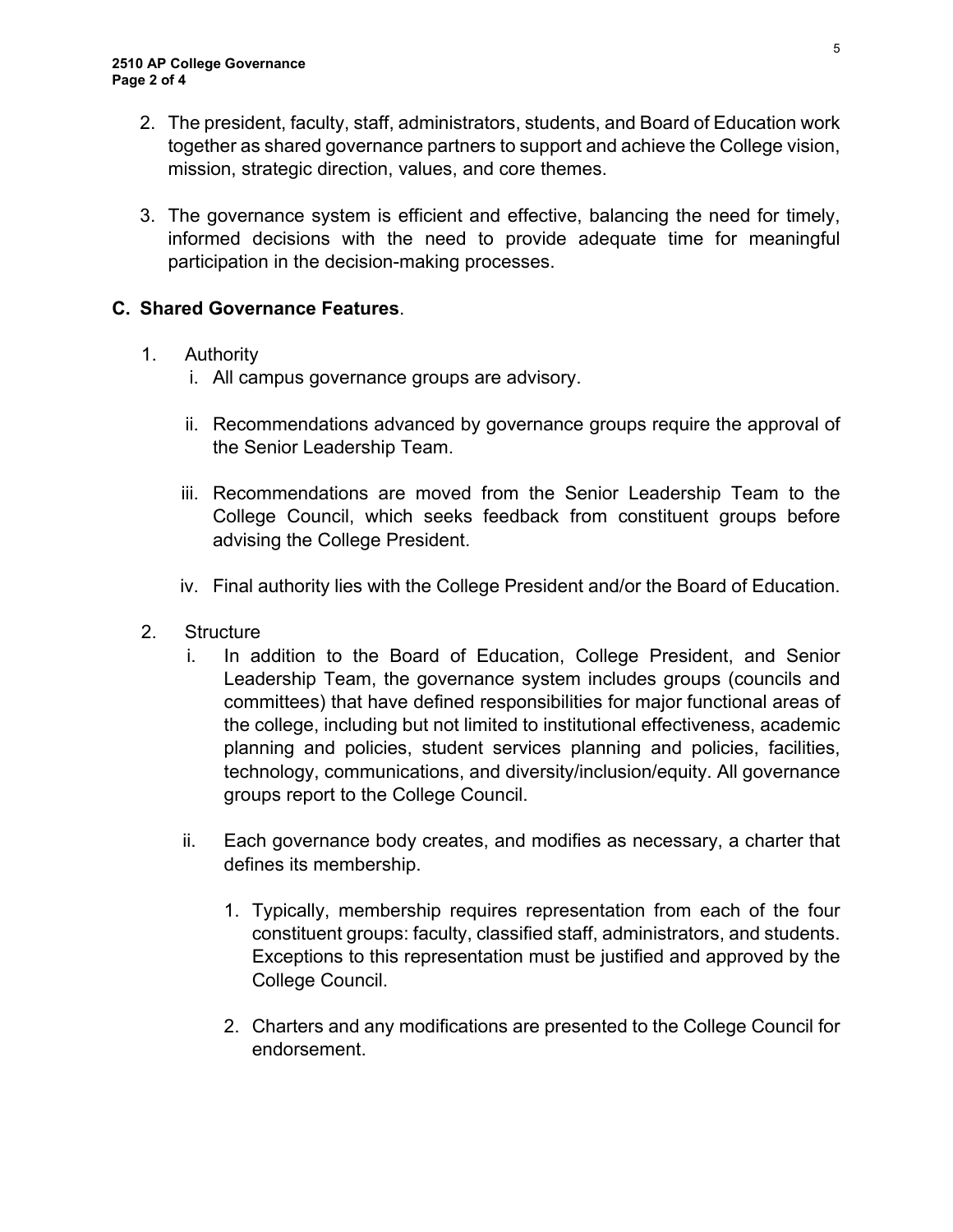- 3. Timelines for policy and planning work will be established by the responsible administrators. College Council may assign tasks to governance bodies that are appropriate for their scope of work.
- v. Administration monitors governance body membership to assure that the needs and interest of all campus constituents are adequately represented.
- vi. Meetings are open to any campus member.
- 3. Responsibilities
	- i. As part of its charter, each governance body creates, and modifies as necessary, a statement of purpose, list of duties/responsibilities, and procedures for conducting the business of the governance body.
	- ii. Each governance body may deem it necessary at times to form subcommittee work groups to accomplish specialized tasks or focused work.
	- iii. Governance body members are responsible for full participation in council work.
	- iv. Governance body members are responsible for ensuring council charters are followed.
	- v. Governance body members are responsible for contributing to the annual assessment of the governance system and, based upon the findings of the assessment, taking action to improve the system.
- 4. Communication
	- i. Each governance body develops appropriate methods for listening, dialogue, and communication with the College community prior to, during, and following its deliberative process.
	- ii. Each governance body is responsible for coordinating with the other governance councils and committees, keeping in mind the best interests of the College as a whole.
- 5. Documentation
	- i. Each governance body maintains notes or minutes of its meetings, documenting discussions, decisions, and recommendations.
	- ii. Each governance body posts meeting minutes/notes in a timely manner on the UCC Intranet.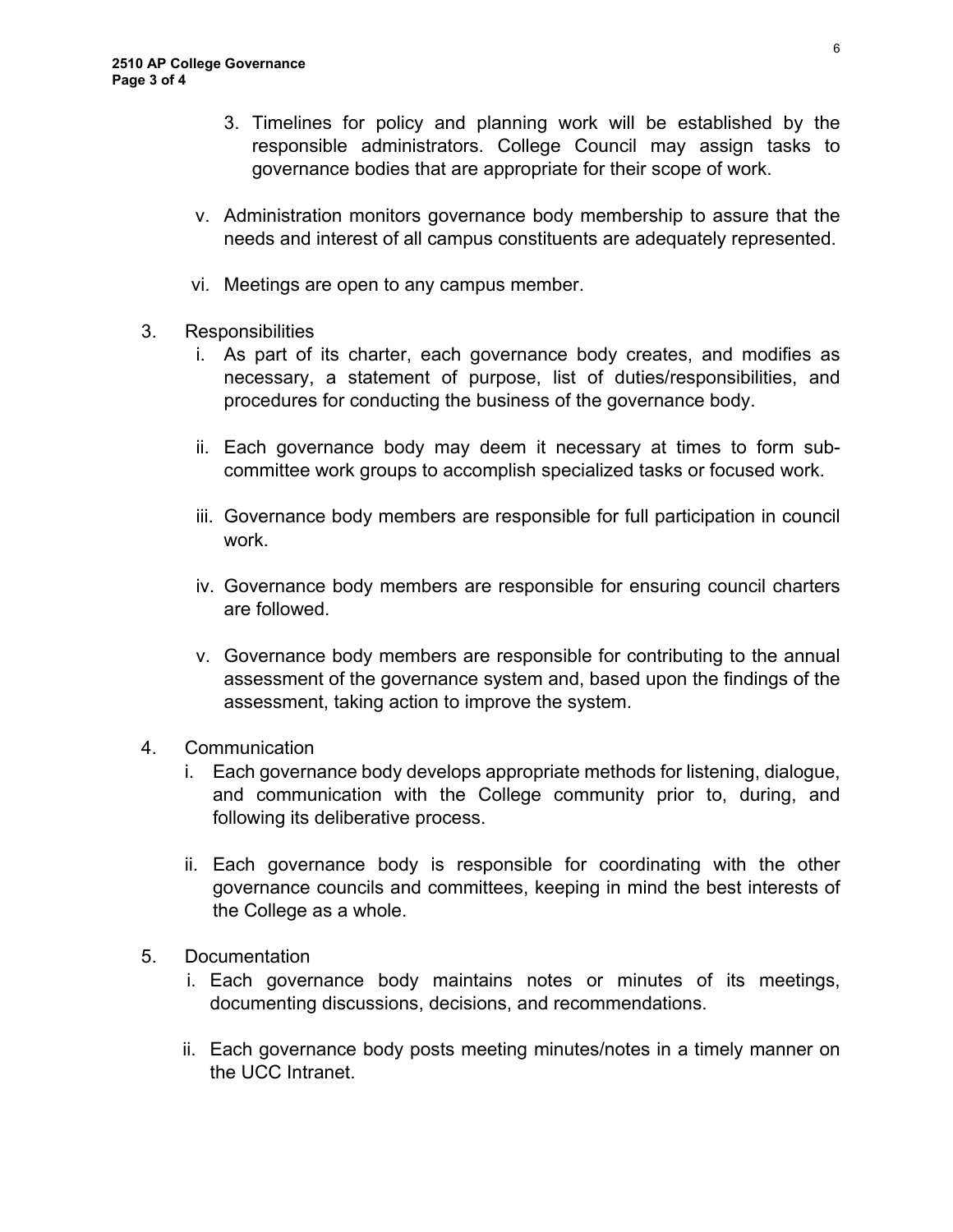- iii. Each governance body prepares a report to present to the College Council, showcasing the work of its committees. The College Council will determine the frequency and timing of the reports.
- 6. Assessment
	- i. The governance system is assessed annually by the College Council in concert with governance groups. Assessment must address:
		- 1. Clarity of roles, responsibilities, and processes
		- 2. Wide and explicit communication with campus constituencies
		- 3. Participation of employees and students in problem-solving and decision-making
		- 4. Decision-making at the appropriate level by the appropriate group with the requisite expertise
		- 5. Efficiency and timeliness
		- 6. Contribution to the effective guidance of the campus
	- ii. The annual assessment report is shared with the College and with the Board of Education.
	- iii. Results of the assessment are used to refine and improve governance policy, procedures, and processes.

## **REFERENCES:**

NWCCU Standards 2.A.4 *(updated 3/18/2021)*

## **RESPONSIBILITY:**

 $\overline{a}$ 

The President, in concert with the College Council and Senior Leadership Team, is responsible for implementing these procedures and updating this procedure.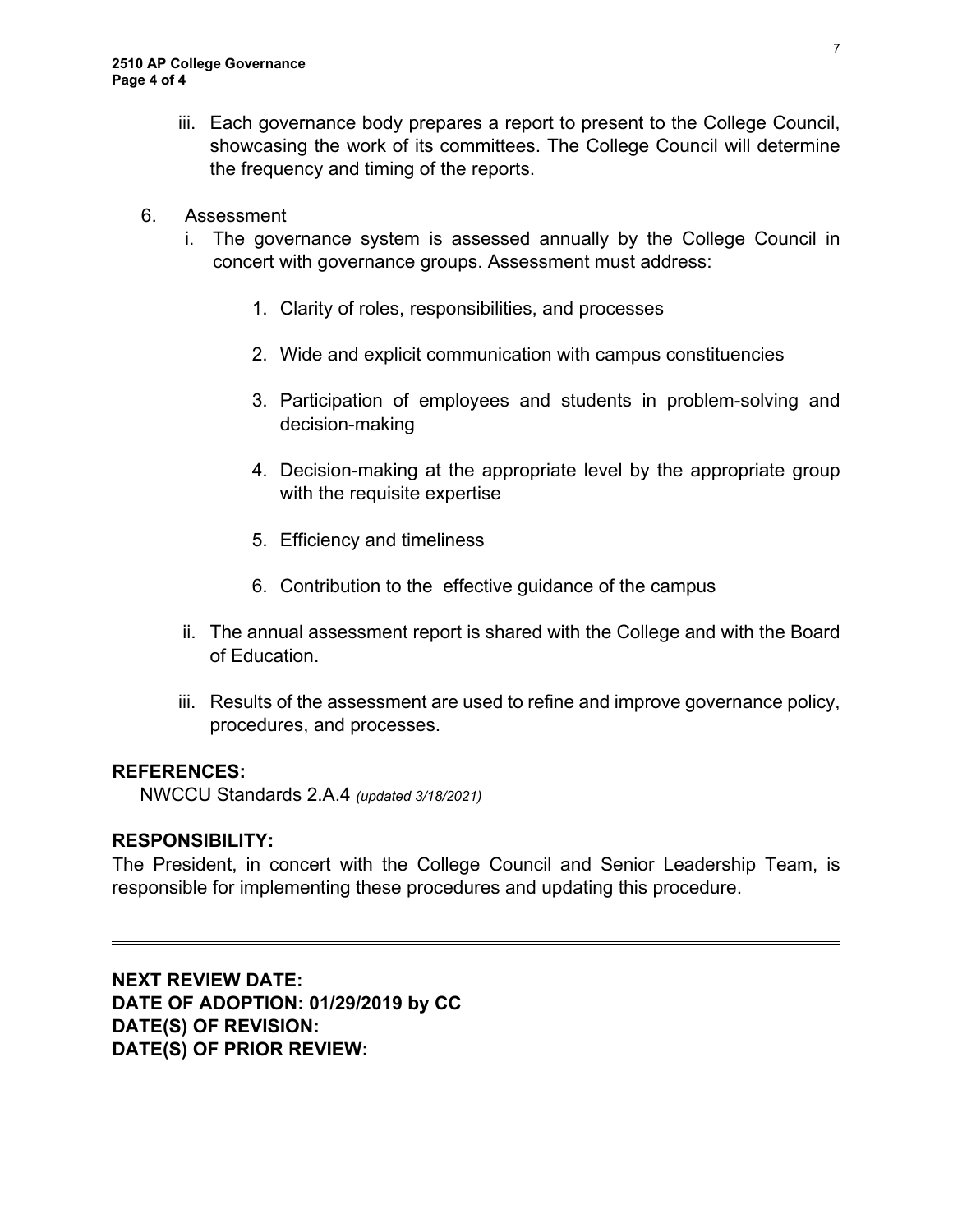

# UMPQUA COMMUNITY COLLEGE BOARD PROCEDURE

## **TITLE: Presentation of Initial Collective Bargaining Proposals**

# **BOARD PROCEDURE # 2610**

# **RELATED TO POLICY # 2610 PRESENTATION OF INITIAL COLLECTIVE BARGAINING PROPOSALS**

Prior to the College engaging in any contract negotiations, the President shall meet with the Board of Education. The President shall inform the Board fully on all matters concerning the forthcoming negotiation. Topics of interest to the Board may include but are not limited to the following: anticipated difficulties and obstacles, negotiating strategy, initial proposals, key objectives and outcomes, anticipated outcomes, anticipated budget considerations, and any other matters that the Board deems of interest. The Board of Education shall be given the opportunity to provide direction and guidance on all matters related to the upcoming negotiation.

#### **References:**

 $\overline{a}$ 

 $\overline{a}$ 

ORS 243 – Oregon Public Employee Collective Bargaining Act (PECBA) ORS 192.660(2)(d) (Executive session – labor negotiators)

## **RESPONSIBILITY:**

The Board Chair is responsible for implementing and updating this procedure.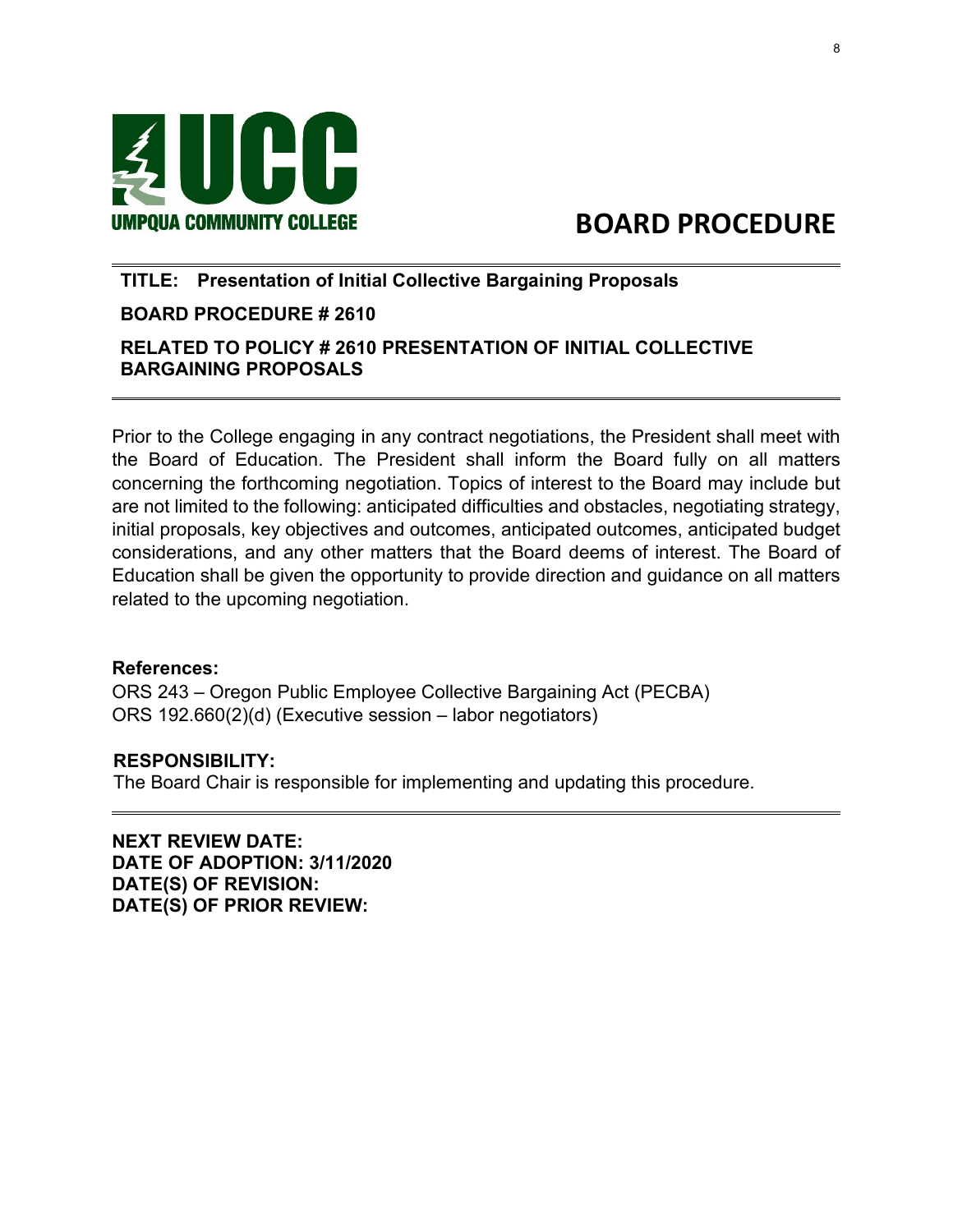

 $\overline{\phantom{0}}$ 

# UMPQUA COMMUNITY COLLEGE **A CONTACT BOARD PROCEDURE**

# **TITLE: Conflict of Interest BOARD PROCEDURE # 2710** *(was 104)* **RELATED TO POLICY # 2710 CONFLICT OF INTEREST**

Board of Education members shall publicly announce the nature of a financial conflict of interest on the record prior to taking action on the issue before the Board as required by Oregon law. The type and nature of the conflict shall be recorded in the official minutes of the meeting.

Board of Education members may participate in discussion and may vote on an issue after announcing a **potential** conflict of interest publicly prior to taking action. If a Board of Education member announces an **actual** conflict of interest, the Board of Education member must refrain from any discussion or debate on the issue out of which the actual conflict arises and may not vote on the issue.

- **A.** "**Potential Conflict of Interest**" means any action or any decision or recommendation by a person acting in a capacity as a public official, the effect of which *could* be to the private financial benefit or detriment of the person or the person's relative, or a business with which the person or the person's relative is associated, unless the financial benefit or detriment arises out of the following:
	- 1. An interest or membership in a particular business, industry, occupation or other class required by law as a prerequisite to the holding by the person of the office or position.
	- 2. Any action in the person's official capacity which would affect to the same degree a class consisting of all inhabitants of the state, or a smaller class consisting of an industry, occupation or other group including one of which or in which the person, or the person's relative or business with which the person or the person's relative is associated, is a member or is engaged.
	- 3. Membership in or membership on the board of directors of a nonprofit corporation that is tax-exempt under section 501(c) of the Internal Revenue Code.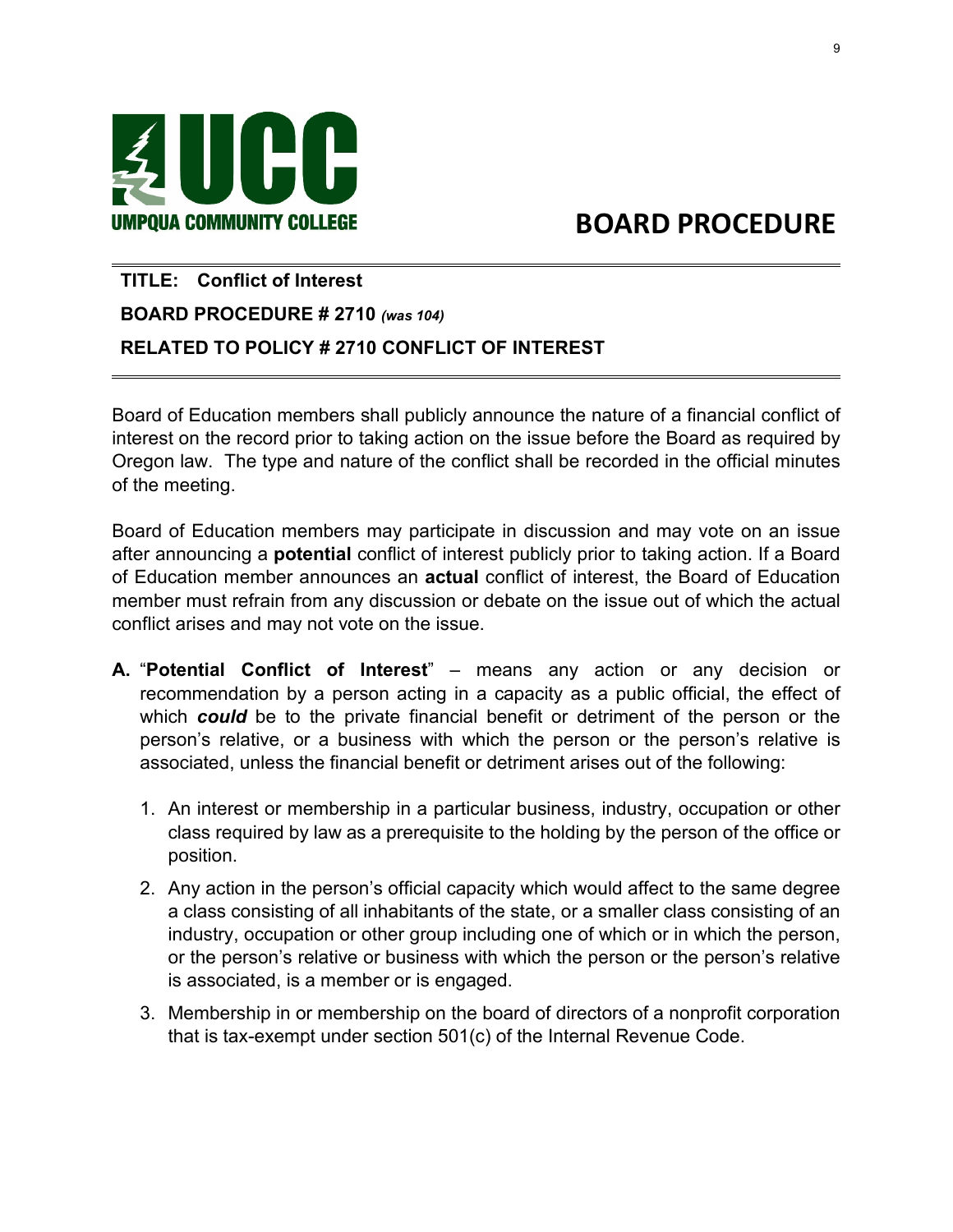- **B.** "**Actual Conflict of Interest**" means any action or any decision or recommendation by a person acting in a capacity as a public official, the effect of which *would* be to the private financial benefit or detriment of the person or the person's relative or any business with which the person or a relative of the person is associated unless the financial benefit or detriment arises out of circumstances described above.
- **C.** "**Relative**" means spouse, parents, step-parents, children, siblings, step-siblings, sons-in-laws, daughters-in-laws, individuals for whom the board member has a legal support obligation, or anyone for whom the board member provides benefits arising from their service.
- **D.** "**Business**" means any corporation, partnership, proprietorship, firm, enterprise, franchise, association, organization, self-employed individual and any other legal entity operated for economic gain but excluding any income-producing not-for-profit corporation that is tax exempt under section 501(c) of the Internal Revenue Code with which a public official or a relative of the public official is associated only as a member or board director or in a non-remunerative capacity.

# **E. Gifts**

Board of Education members and their relatives are prohibited from accepting gifts of a value greater than \$50 from a single source during a calendar year from any person that can reasonably be known to have a legislative or administrative interest in a decision before the Board of Education. Meals (food and beverage) and entertainment are considered gifts and are subject to the annual limitation.

The following are not considered gifts:

- 1. Campaign contributions.
- 2. Gifts from relatives or members of the public official's household.
- 3. Unsolicited tokens or awards of appreciation if value is less than \$25.
- 4. Admission and meals provided to a public official when they are invited to attend a reception, meal or meeting held by an organization when the public official is attending as representative of the college. This exception does not apply to "private meals with small numbers of participants."
- 5. Informational material, publications or subscriptions related to the public official's position.
- 6. Expenses paid by a government entity, membership organization to which the college pays dues, or a non-profit corporation for attendance at a convention, fact-finding trip, or other meeting if the public official is delivering a speech, making a presentation, participating in a panel, or representing the college.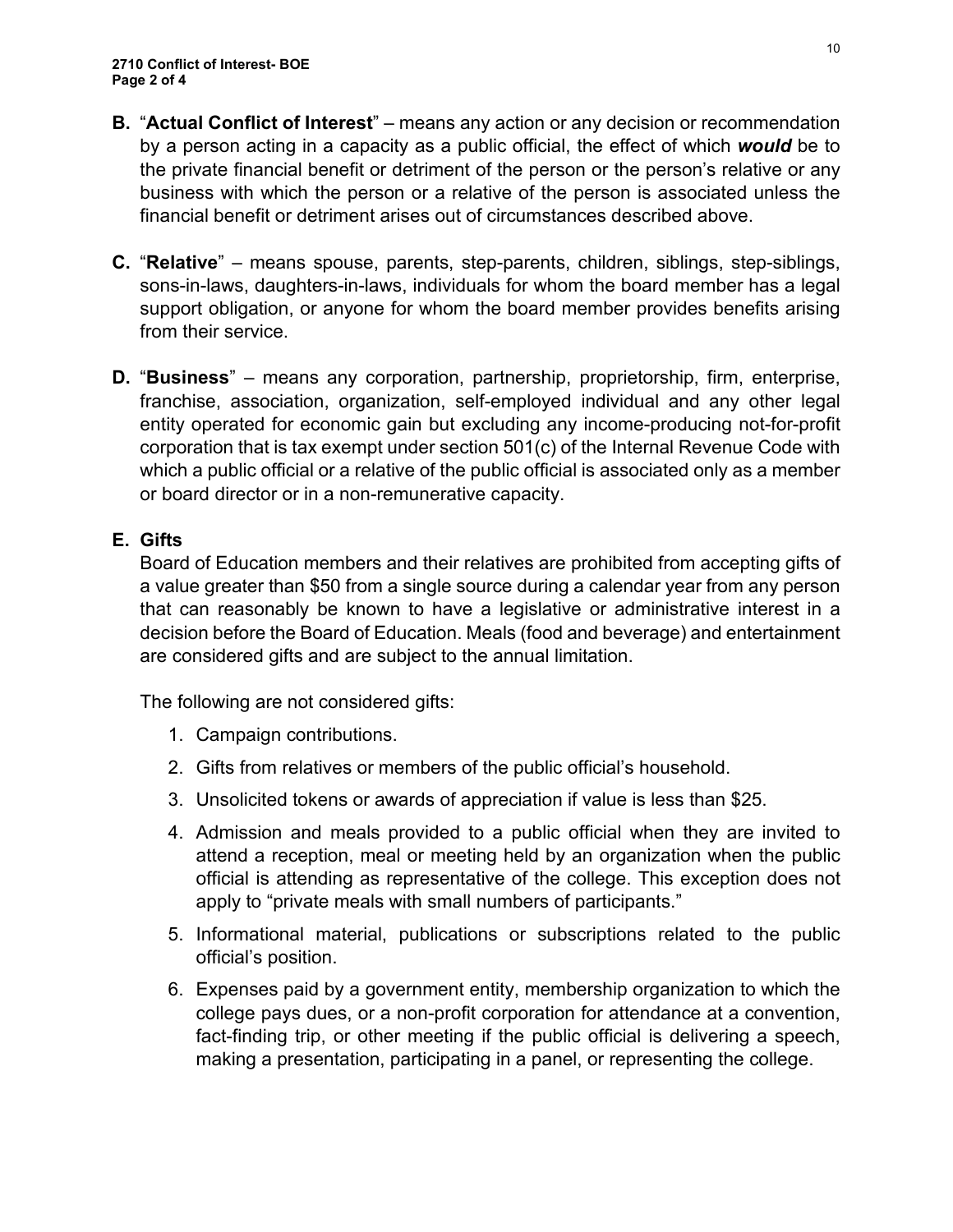- a. "Representing" the college means that the public official is participating in an event on behalf of the college in their capacity as a public official.
- 7. Food, travel or lodging expenses paid to a public official, a relative, member of the household, or staff when the public official is representing the college on an "officially sanctioned" trade-promotion or fact-finding mission, or in official negotiations or economic development activities.
	- a. "Officially sanctioned" means written approval given by a person authorized by the public body to give approval such as a supervisor or the college's Board of Education.
- 8. Expenses provided by a public official to another public official for travel in state to and from an event that is related to the person's official office and in which that person participates in their official capacity.
- 9. Food and beverage provided at a reception (e.g. social gathering) where the food and beverage are an incidental part of the reception.
- 10.Entertainment that is an incidental part of another event or in which the public official has been invited to participate in their official capacity (i.e., throwing out the first ball at a baseball game).
- 11.Gifts offered as part of the usual and customary practice of a person's private business, employment or volunteer position that bears no relationship to the public official's official position.
- **F. "Gift"** means something of economic value that is offered to a public official or to relatives or members of the household of a public official or candidate without cost or at a discount or as forgiven debt and the same offer is not made or available to the general public who are not public officials.
- **G.** "**Legislative or administrative interest**" means an economic interest, distinct from that of the general public, in any matter subject to the decision or vote of the public official acting in the public official's capacity as a public official.

# **H. Nepotism**

A Board of Education member is prohibited from participating in any personnel action taken by Umpqua Community College that would impact the employment of a relative or member of the public official's household, and must follow the conflict of interest requirements above. A Board of Education member may not participate in the following personnel actions: appointing, employing or promoting; discharging, firing or demoting; interviewing; discussing or debating the appointment, employment, promotion, discharge, firing or demotion of a relative or member of the household. This prohibition does not apply to relatives or members of the household who serve Umpqua Community College as an unpaid volunteer.